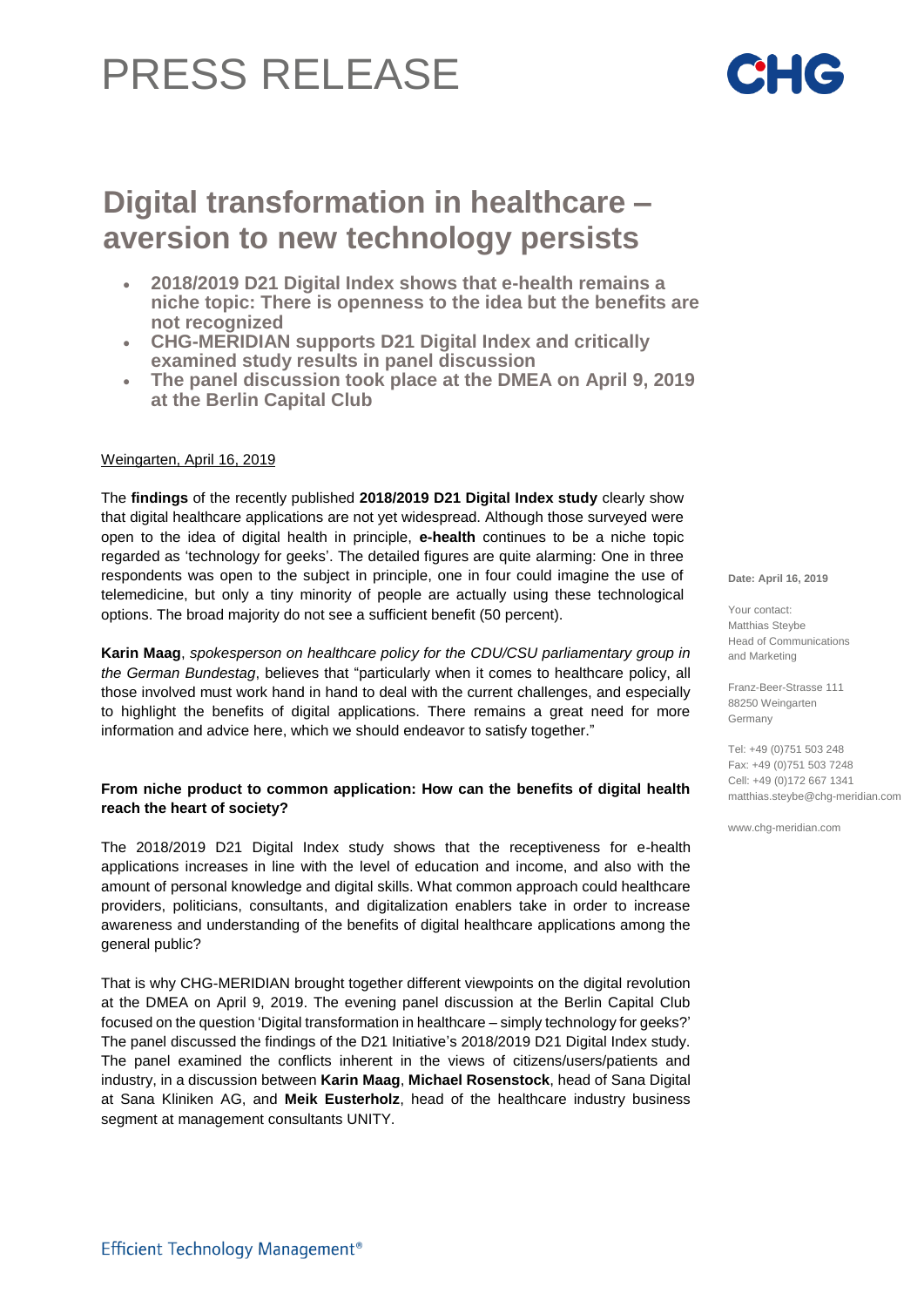

## From vision to implementation: the first steps

counters or apps that measure heart rate or blood pressure, or that monitor sleep. While According to the 2018/2019 D21 Digital Index study, 12 percent of the population use step 27 percent are receptive toward such applications, the majority (44 percent) have no desire to make use of e-health either now or in the future. Only 1 percent have already used telemedicine, and 27 percent can at least imagine telemedicine being used in the future. But once again, the majority of those surveyed (54 percent) reject telemedicine services.

This shows that telemedicine in Germany is still very much in its infancy, even though it could be used to help address several current challenges. **Karin Maag** drew on her positive experience with pilot projects in Baden-Württemberg to explain: "I very much welcome the expansion of online consultations. This can alleviate bottlenecks created by the shortage of rural doctors and reduce the burden on the ambulance service."

#### **Data protection concerns among more than a third of the population**

In addition to a lack of benefits perceived by half of those surveyed, reasons for not using ehealth also included data protection concerns (36 percent). 81 percent of respondents regarded personal data relating to their health and illnesses as extremely sensitive information requiring the highest level of security, and which they were not willing to share via automated technology.

As **Michael Rosenstock** emphasized during the panel discussion: "The subject of data protection is and remains a complex *and highly relevant* issue, but one that can be solved. We need to proceed very transparently. We have to demonstrate how we are going to keep the risks to a minimum, how careful we are about data protection when we select new digital applications in medicine and care, and how the benefit to the patient outweighs the concerns for each solution. At our Sana Kliniken hospitals, we are already putting this into practice, as we are using a number of web-based and data-protection-compliant platform solutions. The crucial points are the explicit consent of the patients as well as communication and treatment at eye level."

#### **Improved patient care and economic efficiency for the hospital**

Using the example of a digitalization project in the area of patient logistics, **Meik Eusterholz**  explained the advantages of the digital transformation for hospitals: "A digitally supported appointment process in which many aspects are automated enables hospitals to use key figures to manage this primary process, thus providing the foundation for digital patient management. The required capital investment leads to time savings that increase the hospital's economic efficiency in the long term. At the same time, patients benefit from this automated workflow through shorter waiting times and fewer cancellations."

All of the participants in the panel discussion agreed that, despite a lack of financial resources, hospitals nevertheless needed to implement short-term digital transformation measures. **Peter Krause**, *head of healthcare sector sales at CHG-MERIDIAN AG*, summed it up: "Even small steps help our customers to achieve their objectives. The important thing is to get staff and patients involved in the journey toward the digital hospital, for example with successful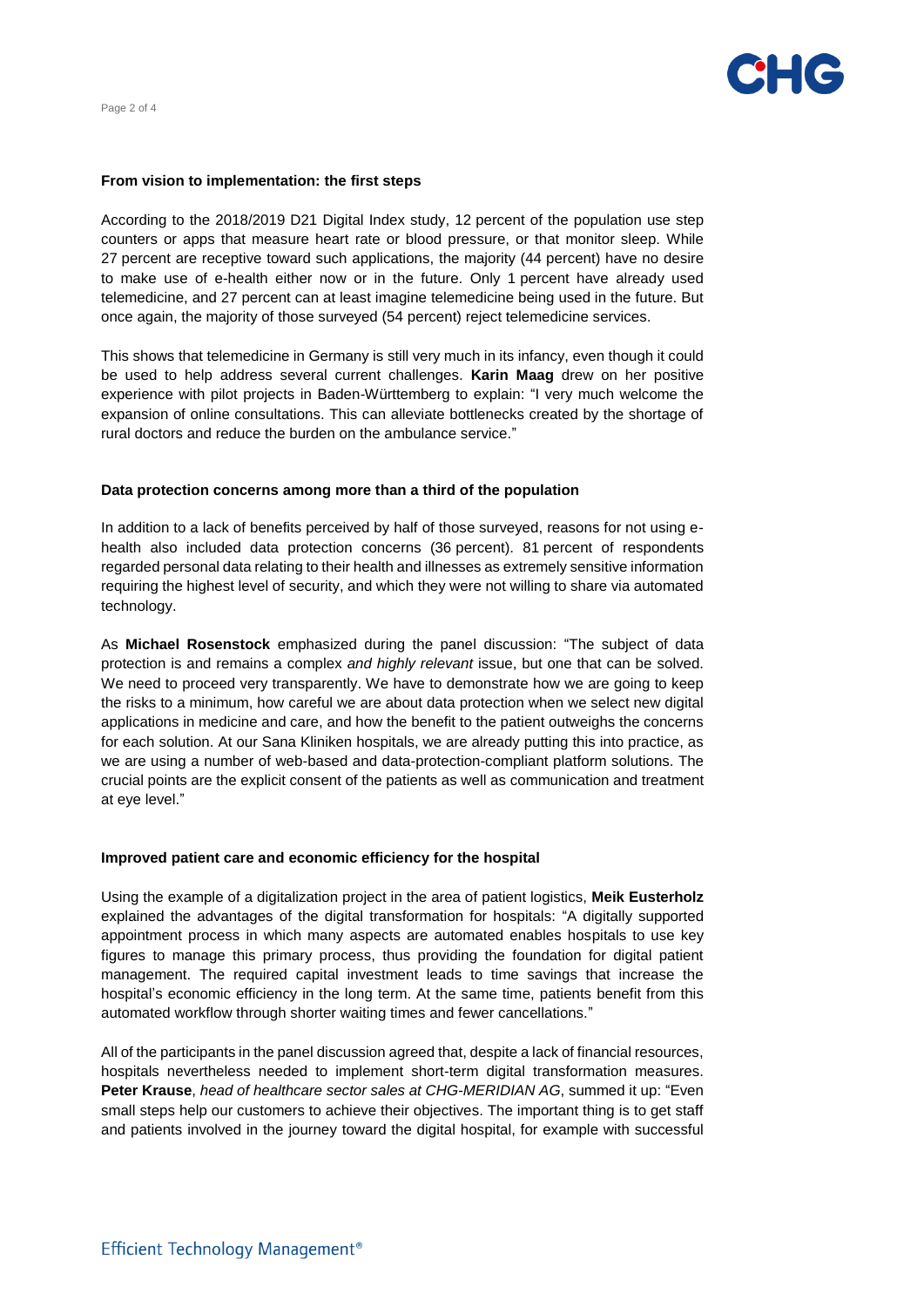



smaller projects that can then be duplicated and expanded. These projects provide a source for continuous learning, which in turn enables an agile reaction to any challenges."

#### **Further information can be found at** [www.chg-meridian.com](http://www.chg-meridian.com/)

#### **The D21 Digital Index**

The D21 Initiative is Germany's largest nonprofit network for the digital society, consisting of representatives from trade and industry, politics, academia, and civil society organizations. Every year, it conducts a large-scale social study, the D21 Digital Index, to ascertain the degree of digitalization in German society. CHG-MERIDIAN, a provider of technology management and financing services, is again a partner of the D21 Digital Index study.

For the 2018/2019 D21 Digital Index, see <https://initiatived21.de/publikationen/d21-digital-index-2018-2019/>

#### **The CHG-MERIDIAN Group**

The CHG-MERIDIAN Group is one of the world's leading non-captive providers of technology management services to the IT, industrial, and healthcare sectors. With some 1,000 employees, the CHG-MERIDIAN Group offers its customers comprehensive support for their technology infrastructure – from consulting, financial, and operational services to usedequipment remarketing services through its two technology and service centers in Germany and Norway.

The CHG-MERIDIAN Group provides efficient technology management for large and medium-sized companies as well as public-sector administrations. It now serves more than 10,000 customers worldwide, managing technology investments worth<br>a total of over €6.13 billion. The online-based TESMA® Technology and Service Management System prov